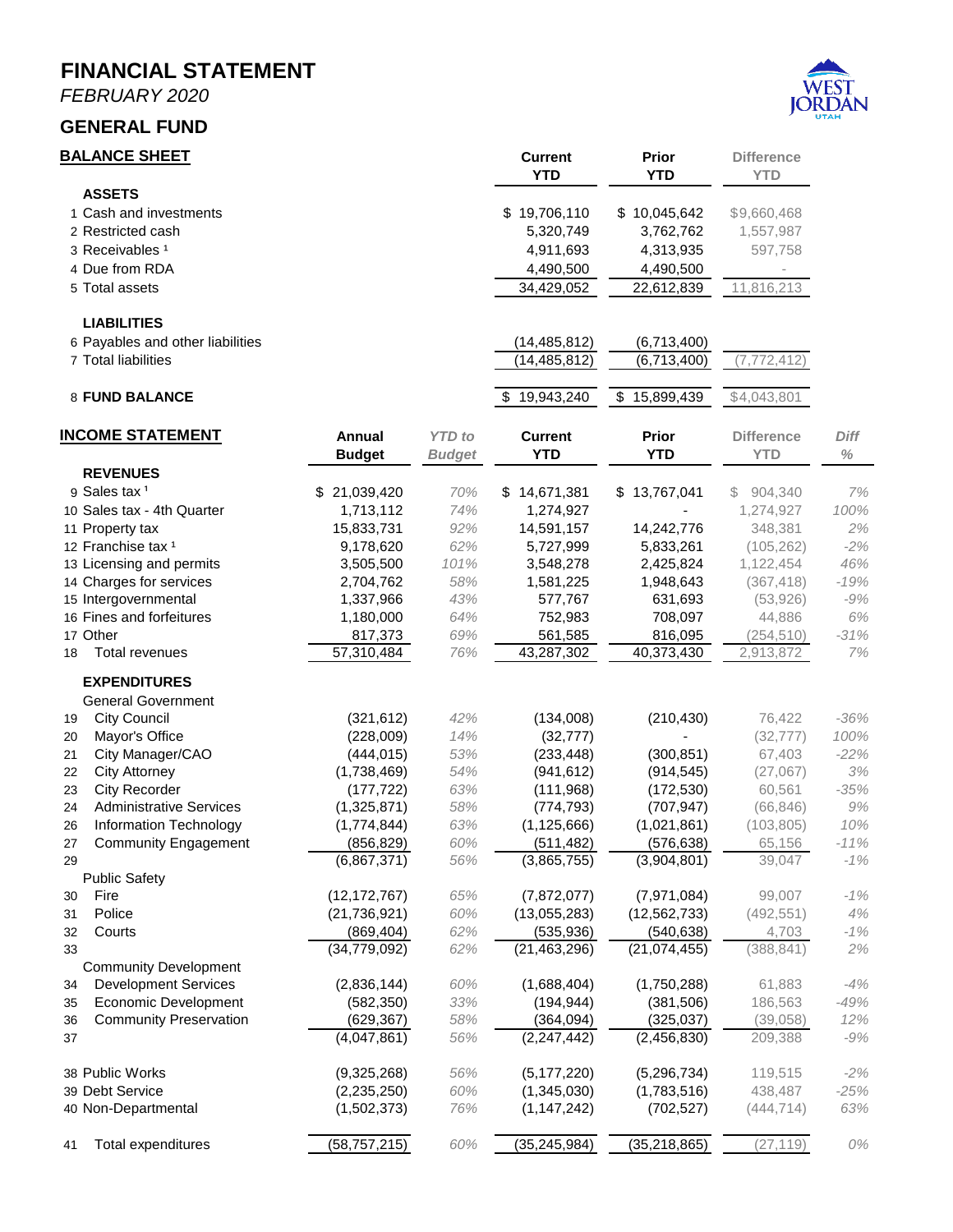*FEBRUARY 2020*

#### **GENERAL FUND**



| <b>BALANCE SHEET</b>                 |                              |               | <b>Current</b>             | <b>Prior</b>                 | <b>Difference</b>   |               |
|--------------------------------------|------------------------------|---------------|----------------------------|------------------------------|---------------------|---------------|
| <b>ASSETS</b>                        |                              |               | <b>YTD</b>                 | <b>YTD</b>                   | <b>YTD</b>          |               |
| 1 Cash and investments               |                              |               | \$19,706,110               | \$10,045,642                 | \$9,660,468         |               |
| 2 Restricted cash                    |                              |               | 5,320,749                  | 3,762,762                    | 1,557,987           |               |
| 3 Receivables <sup>1</sup>           |                              |               | 4,911,693                  | 4,313,935                    | 597,758             |               |
| 4 Due from RDA                       |                              |               | 4,490,500                  | 4,490,500                    |                     |               |
| 5 Total assets                       |                              |               | 34,429,052                 | 22,612,839                   | 11,816,213          |               |
|                                      |                              |               |                            |                              |                     |               |
| <b>LIABILITIES</b>                   |                              |               |                            |                              |                     |               |
| 6 Payables and other liabilities     |                              |               | (14, 485, 812)             | (6,713,400)                  |                     |               |
| 7 Total liabilities                  |                              |               | (14, 485, 812)             | (6,713,400)                  | (7, 772, 412)       |               |
| 8 FUND BALANCE                       |                              |               | 19,943,240<br>S.           | 15,899,439<br>\$             | \$4,043,801         |               |
| <u>INCOME STATEMENT</u>              | Annual                       | <b>YTD</b> to | <b>Current</b>             | <b>Prior</b>                 | <b>Difference</b>   | Diff          |
|                                      | <b>Budget</b>                | <b>Budget</b> | <b>YTD</b>                 | <b>YTD</b>                   | <b>YTD</b>          | $\%$          |
| <b>REVENUES</b>                      |                              |               |                            |                              |                     |               |
| 9 Sales tax <sup>1</sup>             | \$21,039,420                 | 70%           | \$14,671,381               | 13,767,041<br>\$             | 904,340<br>S.       | 7%            |
| 10 Sales tax - 4th Quarter           | 1,713,112                    | 74%           | 1,274,927                  |                              | 1,274,927           | 100%          |
| 11 Property tax                      | 15,833,731                   | 92%           | 14,591,157                 | 14,242,776                   | 348,381             | 2%            |
| 12 Franchise tax 1                   | 9,178,620                    | 62%           | 5,727,999                  | 5,833,261                    | (105, 262)          | $-2%$         |
| 13 Licensing and permits             | 3,505,500                    | 101%          | 3,548,278                  | 2,425,824                    | 1,122,454           | 46%           |
| 14 Charges for services              | 2,704,762                    | 58%           | 1,581,225                  | 1,948,643                    | (367, 418)          | $-19%$        |
| 15 Intergovernmental                 | 1,337,966                    | 43%           | 577,767                    | 631,693                      | (53,926)            | $-9%$         |
| 16 Fines and forfeitures             | 1,180,000                    | 64%           | 752,983                    | 708,097                      | 44,886              | $6\%$         |
| 17 Other                             | 817,373                      | 69%           | 561,585                    | 816,095                      | (254, 510)          | $-31%$        |
| <b>Total revenues</b><br>18          | 57,310,484                   | 76%           | 43,287,302                 | 40,373,430                   | 2,913,872           | 7%            |
| <b>EXPENDITURES</b>                  |                              |               |                            |                              |                     |               |
| <b>General Government</b>            |                              |               |                            |                              |                     |               |
| <b>City Council</b><br>19            | (321, 612)                   | 42%           | (134,008)                  | (210, 430)                   | 76,422              | $-36%$        |
| Mayor's Office<br>20                 | (228,009)                    | 14%           | (32, 777)                  |                              | (32, 777)           | 100%          |
| City Manager/CAO<br>21               | (444, 015)                   | 53%           | (233, 448)                 | (300, 851)                   | 67,403              | $-22%$        |
| <b>City Attorney</b><br>22           | (1,738,469)                  | 54%           | (941, 612)                 | (914, 545)                   | (27,067)            | $3%$          |
| <b>City Recorder</b><br>23           | (177, 722)                   | 63%           | (111,968)                  | (172, 530)                   | 60,561              | $-35%$        |
| <b>Administrative Services</b><br>24 | (1,325,871)                  | 58%           | (774, 793)                 | (707, 947)                   | (66, 846)           | 9%            |
| Information Technology<br>26         | (1,774,844)                  | 63%           | (1, 125, 666)              | (1,021,861)                  | (103, 805)          | 10%           |
| 27<br>Community Engagement           | (856.829)                    | 60%           | (511.482)                  | (576.638)                    | 65.156              | $-11%$        |
| 29                                   | (6,867,371)                  | 56%           | (3,865,755)                | (3,904,801)                  | 39,047              | $-1%$         |
| <b>Public Safety</b>                 |                              |               |                            |                              |                     |               |
| Fire<br>30                           | (12, 172, 767)               | 65%           | (7,872,077)                | (7,971,084)                  | 99,007              | $-1%$         |
| Police<br>31                         | (21, 736, 921)<br>(869, 404) | 60%<br>62%    | (13,055,283)<br>(535, 936) | (12, 562, 733)<br>(540, 638) | (492, 551)<br>4,703 | $4%$<br>$-1%$ |
| Courts<br>32<br>33                   | (34, 779, 092)               | 62%           | (21, 463, 296)             | (21,074,455)                 | (388, 841)          | 2%            |
| <b>Community Development</b>         |                              |               |                            |                              |                     |               |
| <b>Development Services</b><br>34    | (2,836,144)                  | 60%           | (1,688,404)                | (1,750,288)                  | 61,883              | $-4%$         |
| <b>Economic Development</b><br>35    | (582, 350)                   | 33%           | (194, 944)                 | (381, 506)                   | 186,563             | $-49%$        |
| <b>Community Preservation</b><br>36  | (629, 367)                   | 58%           | (364, 094)                 | (325, 037)                   | (39,058)            | 12%           |
| 37                                   | (4,047,861)                  | 56%           | (2, 247, 442)              | (2,456,830)                  | 209,388             | $-9%$         |
|                                      |                              |               |                            |                              |                     |               |
| 38 Public Works                      | (9,325,268)                  | 56%           | (5, 177, 220)              | (5, 296, 734)                | 119,515             | $-2%$         |
| 39 Debt Service                      | (2, 235, 250)                | 60%           | (1,345,030)                | (1,783,516)                  | 438,487             | $-25%$        |
| 40 Non-Departmental                  | (1,502,373)                  | 76%           | (1, 147, 242)              | (702, 527)                   | (444, 714)          | 63%           |
| Total expenditures<br>41             | (58, 757, 215)               | 60%           | (35, 245, 984)             | (35, 218, 865)               | (27, 119)           | 0%            |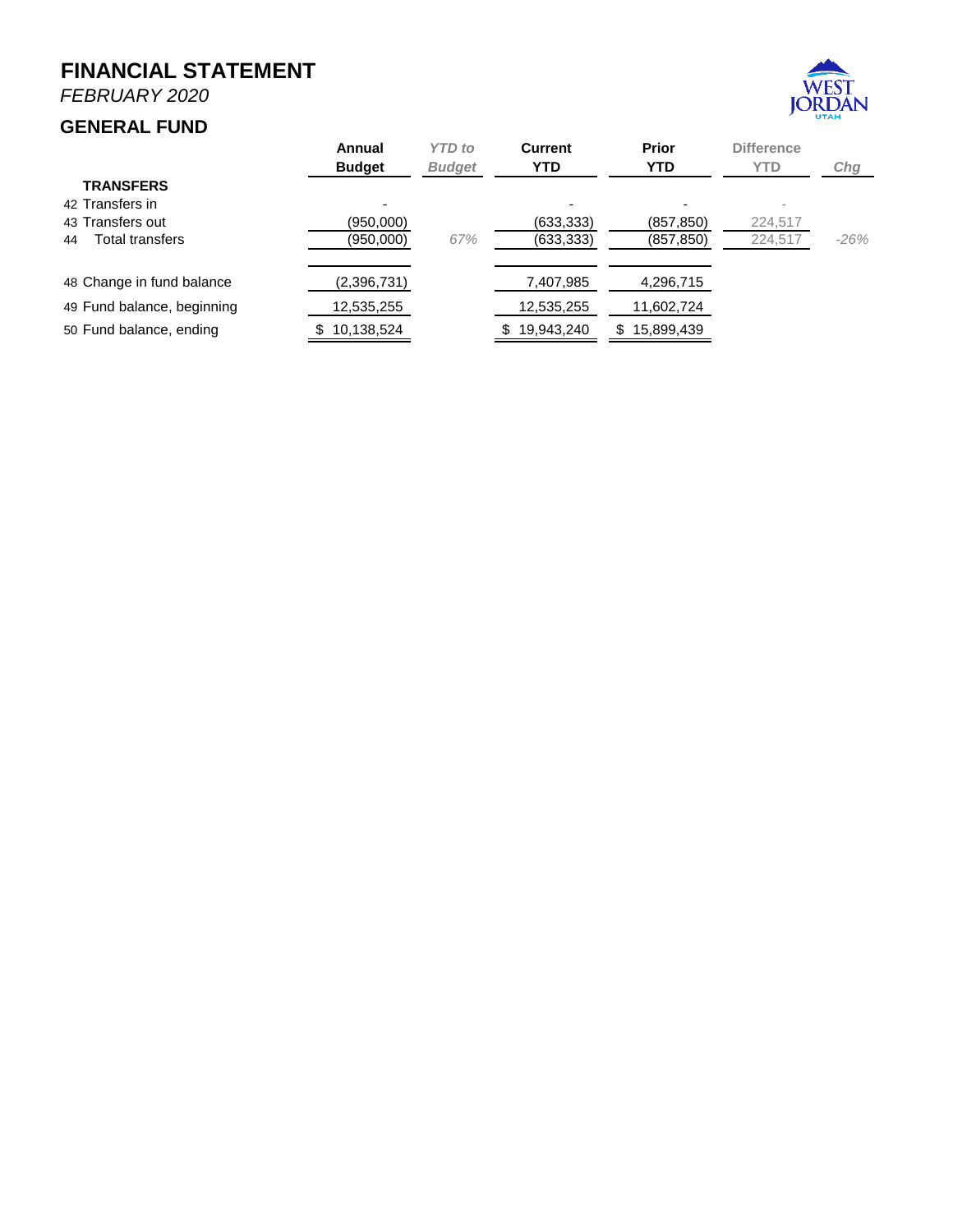*FEBRUARY 2020*

#### **GENERAL FUND**



|                            | Annual<br><b>Budget</b> | <b>YTD</b> to<br><b>Budget</b> | <b>Current</b><br><b>YTD</b> | <b>Prior</b><br><b>YTD</b> | <b>Difference</b><br><b>YTD</b> | Chg    |
|----------------------------|-------------------------|--------------------------------|------------------------------|----------------------------|---------------------------------|--------|
| <b>TRANSFERS</b>           |                         |                                |                              |                            |                                 |        |
| 42 Transfers in            |                         |                                |                              |                            | $\overline{\phantom{a}}$        |        |
| 43 Transfers out           | (950,000)               |                                | (633,333)                    | (857, 850)                 | 224,517                         |        |
| Total transfers<br>44      | (950,000)               | 67%                            | (633, 333)                   | (857, 850)                 | 224,517                         | $-26%$ |
|                            |                         |                                |                              |                            |                                 |        |
| 48 Change in fund balance  | (2,396,731)             |                                | 7,407,985                    | 4,296,715                  |                                 |        |
| 49 Fund balance, beginning | 12,535,255              |                                | 12,535,255                   | 11,602,724                 |                                 |        |
| 50 Fund balance, ending    | 10,138,524              |                                | 19,943,240                   | 15,899,439<br>\$.          |                                 |        |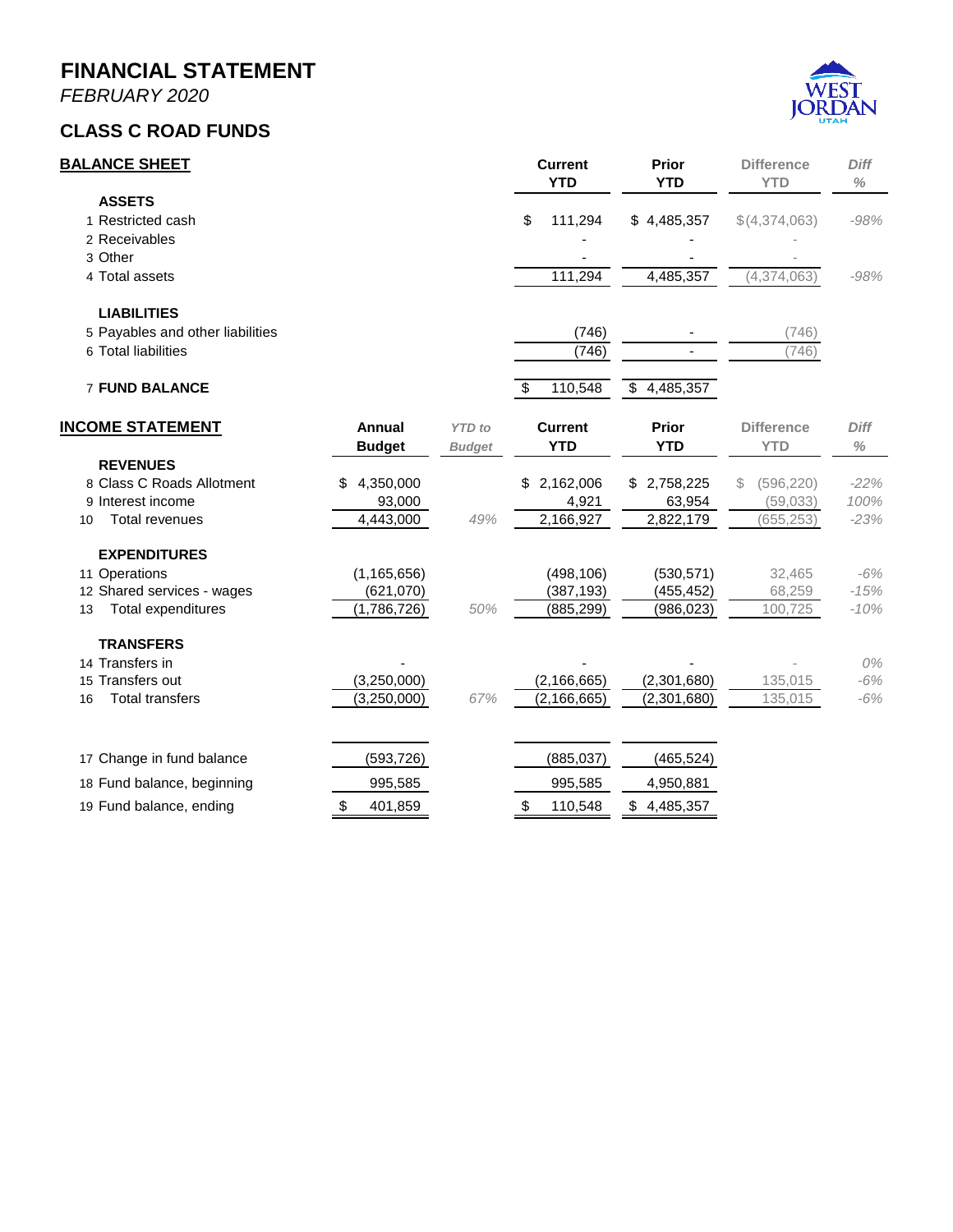*FEBRUARY 2020*

## **CLASS C ROAD FUNDS**



| <b>BALANCE SHEET</b>             |                 |               | <b>Current</b><br><b>YTD</b> |                | <b>Prior</b><br><b>YTD</b> | <b>Difference</b><br><b>YTD</b> | Diff<br>$\%$ |  |
|----------------------------------|-----------------|---------------|------------------------------|----------------|----------------------------|---------------------------------|--------------|--|
| <b>ASSETS</b>                    |                 |               |                              |                |                            |                                 |              |  |
| 1 Restricted cash                |                 |               | \$                           | 111,294        | \$4,485,357                | \$(4,374,063)                   | $-98%$       |  |
| 2 Receivables                    |                 |               |                              |                |                            |                                 |              |  |
| 3 Other                          |                 |               |                              |                |                            |                                 |              |  |
| 4 Total assets                   |                 |               |                              | 111,294        | 4,485,357                  | (4, 374, 063)                   | $-98%$       |  |
| <b>LIABILITIES</b>               |                 |               |                              |                |                            |                                 |              |  |
| 5 Payables and other liabilities |                 |               |                              | (746)          |                            | (746)                           |              |  |
| 6 Total liabilities              |                 |               |                              | (746)          |                            | (746)                           |              |  |
| <b>7 FUND BALANCE</b>            |                 |               | \$                           | 110,548        | 4,485,357<br>\$            |                                 |              |  |
| <b>INCOME STATEMENT</b>          | Annual          | <b>YTD</b> to |                              | <b>Current</b> | <b>Prior</b>               | <b>Difference</b>               | Diff         |  |
|                                  | <b>Budget</b>   | <b>Budget</b> |                              | <b>YTD</b>     | <b>YTD</b>                 | <b>YTD</b>                      | $\%$         |  |
| <b>REVENUES</b>                  |                 |               |                              |                |                            |                                 |              |  |
| 8 Class C Roads Allotment        | 4,350,000<br>\$ |               | \$                           | 2,162,006      | 2,758,225<br>\$            | (596, 220)<br>S                 | $-22%$       |  |
| 9 Interest income                | 93,000          |               |                              | 4,921          | 63,954                     | (59,033)                        | 100%         |  |
| <b>Total revenues</b><br>10      | 4,443,000       | 49%           |                              | 2,166,927      | 2,822,179                  | (655, 253)                      | $-23%$       |  |
| <b>EXPENDITURES</b>              |                 |               |                              |                |                            |                                 |              |  |
| 11 Operations                    | (1, 165, 656)   |               |                              | (498, 106)     | (530, 571)                 | 32,465                          | -6%          |  |
| 12 Shared services - wages       | (621,070)       |               |                              | (387, 193)     | (455, 452)                 | 68,259                          | $-15%$       |  |
| <b>Total expenditures</b><br>13  | (1,786,726)     | 50%           |                              | (885, 299)     | (986, 023)                 | 100,725                         | $-10%$       |  |
| <b>TRANSFERS</b>                 |                 |               |                              |                |                            |                                 |              |  |
| 14 Transfers in                  |                 |               |                              |                |                            |                                 | 0%           |  |
| 15 Transfers out                 | (3,250,000)     |               |                              | (2, 166, 665)  | (2,301,680)                | 135,015                         | -6%          |  |
| <b>Total transfers</b><br>16     | (3,250,000)     | 67%           |                              | (2, 166, 665)  | (2,301,680)                | 135,015                         | $-6%$        |  |
| 17 Change in fund balance        | (593, 726)      |               |                              | (885, 037)     | (465, 524)                 |                                 |              |  |
| 18 Fund balance, beginning       | 995,585         |               |                              | 995,585        | 4,950,881                  |                                 |              |  |
| 19 Fund balance, ending          | \$<br>401,859   |               | \$                           | 110,548        | \$4,485,357                |                                 |              |  |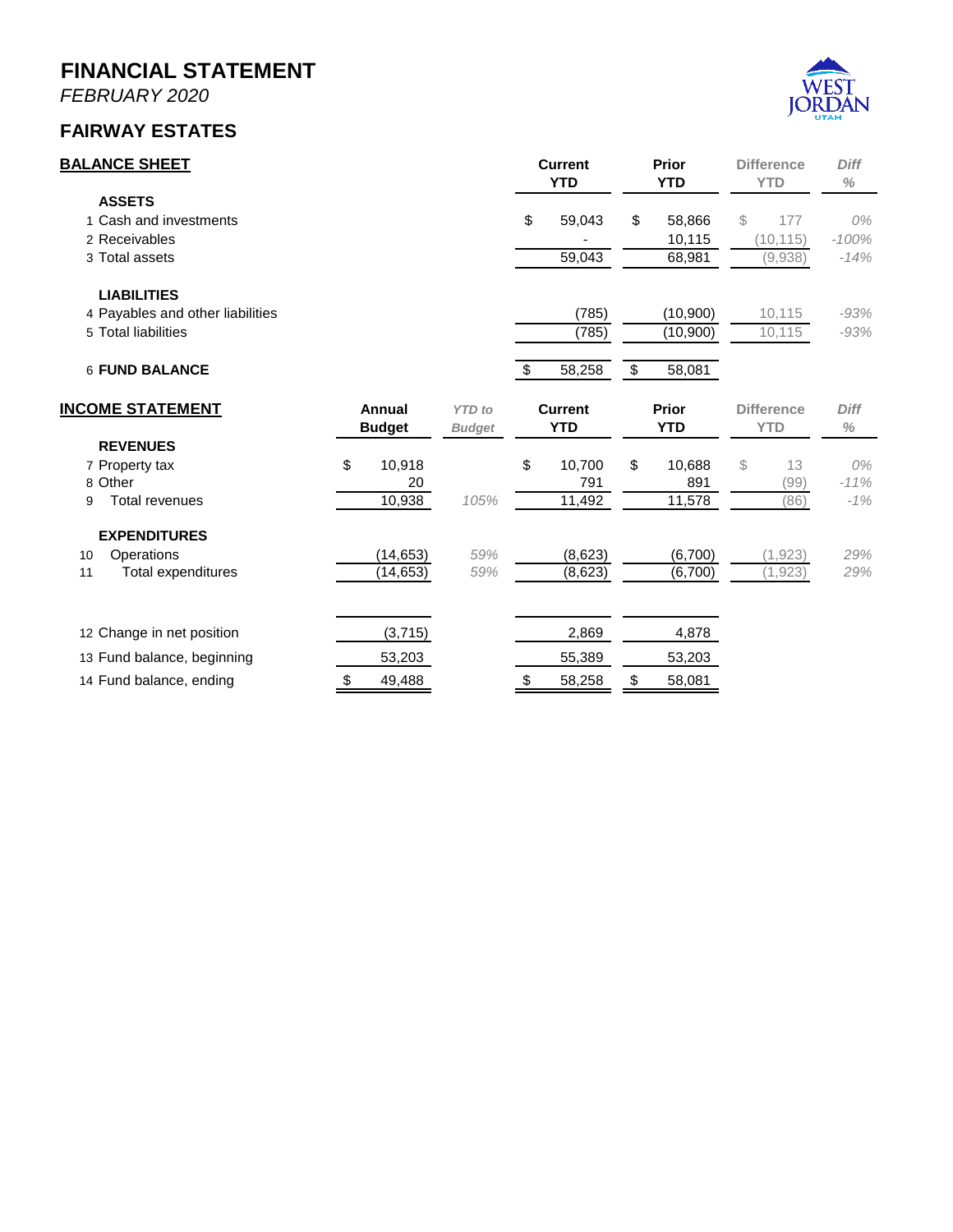*FEBRUARY 2020*

### **FAIRWAY ESTATES**



| <b>BALANCE SHEET</b>             |    |               |               | <b>Current</b><br><b>YTD</b> |                | <b>Prior</b><br><b>YTD</b> |              | <b>Difference</b><br><b>YTD</b> |                   | <b>Diff</b><br>$\%$ |
|----------------------------------|----|---------------|---------------|------------------------------|----------------|----------------------------|--------------|---------------------------------|-------------------|---------------------|
| <b>ASSETS</b>                    |    |               |               |                              |                |                            |              |                                 |                   |                     |
| 1 Cash and investments           |    |               |               | \$                           | 59,043         | \$                         | 58,866       | \$                              | 177               | 0%                  |
| 2 Receivables                    |    |               |               |                              |                |                            | 10,115       |                                 | (10, 115)         | $-100%$             |
| 3 Total assets                   |    |               |               |                              | 59,043         |                            | 68,981       |                                 | (9,938)           | $-14%$              |
| <b>LIABILITIES</b>               |    |               |               |                              |                |                            |              |                                 |                   |                     |
| 4 Payables and other liabilities |    |               |               |                              | (785)          |                            | (10,900)     |                                 | 10,115            | $-93%$              |
| 5 Total liabilities              |    |               |               |                              | (785)          |                            | (10,900)     |                                 | 10,115            | $-93%$              |
| <b>6 FUND BALANCE</b>            |    |               |               | \$                           | 58,258         | $\overline{\mathbf{e}}$    | 58,081       |                                 |                   |                     |
| <b>INCOME STATEMENT</b>          |    | Annual        | <b>YTD</b> to |                              | <b>Current</b> |                            | <b>Prior</b> |                                 | <b>Difference</b> | <b>Diff</b>         |
|                                  |    | <b>Budget</b> | <b>Budget</b> |                              | <b>YTD</b>     |                            | <b>YTD</b>   |                                 | <b>YTD</b>        | $\%$                |
| <b>REVENUES</b>                  |    |               |               |                              |                |                            |              |                                 |                   |                     |
| 7 Property tax                   | \$ | 10,918        |               | \$                           | 10,700         | \$                         | 10,688       | \$                              | 13                | 0%                  |
| 8 Other                          |    | 20            |               |                              | 791            |                            | 891          |                                 | (99)              | $-11%$              |
| Total revenues<br>9              |    | 10,938        | 105%          |                              | 11,492         |                            | 11,578       |                                 | (86)              | $-1%$               |
| <b>EXPENDITURES</b>              |    |               |               |                              |                |                            |              |                                 |                   |                     |
| Operations<br>10                 |    | (14, 653)     | 59%           |                              | (8,623)        |                            | (6,700)      |                                 | (1,923)           | 29%                 |
| Total expenditures<br>11         |    | (14, 653)     | 59%           |                              | (8,623)        |                            | (6,700)      |                                 | (1, 923)          | 29%                 |
| 12 Change in net position        |    | (3,715)       |               |                              | 2,869          |                            | 4,878        |                                 |                   |                     |
|                                  |    |               |               |                              |                |                            |              |                                 |                   |                     |
| 13 Fund balance, beginning       |    | 53,203        |               |                              | 55,389         |                            | 53,203       |                                 |                   |                     |
| 14 Fund balance, ending          | \$ | 49,488        |               | \$                           | 58,258         | \$                         | 58,081       |                                 |                   |                     |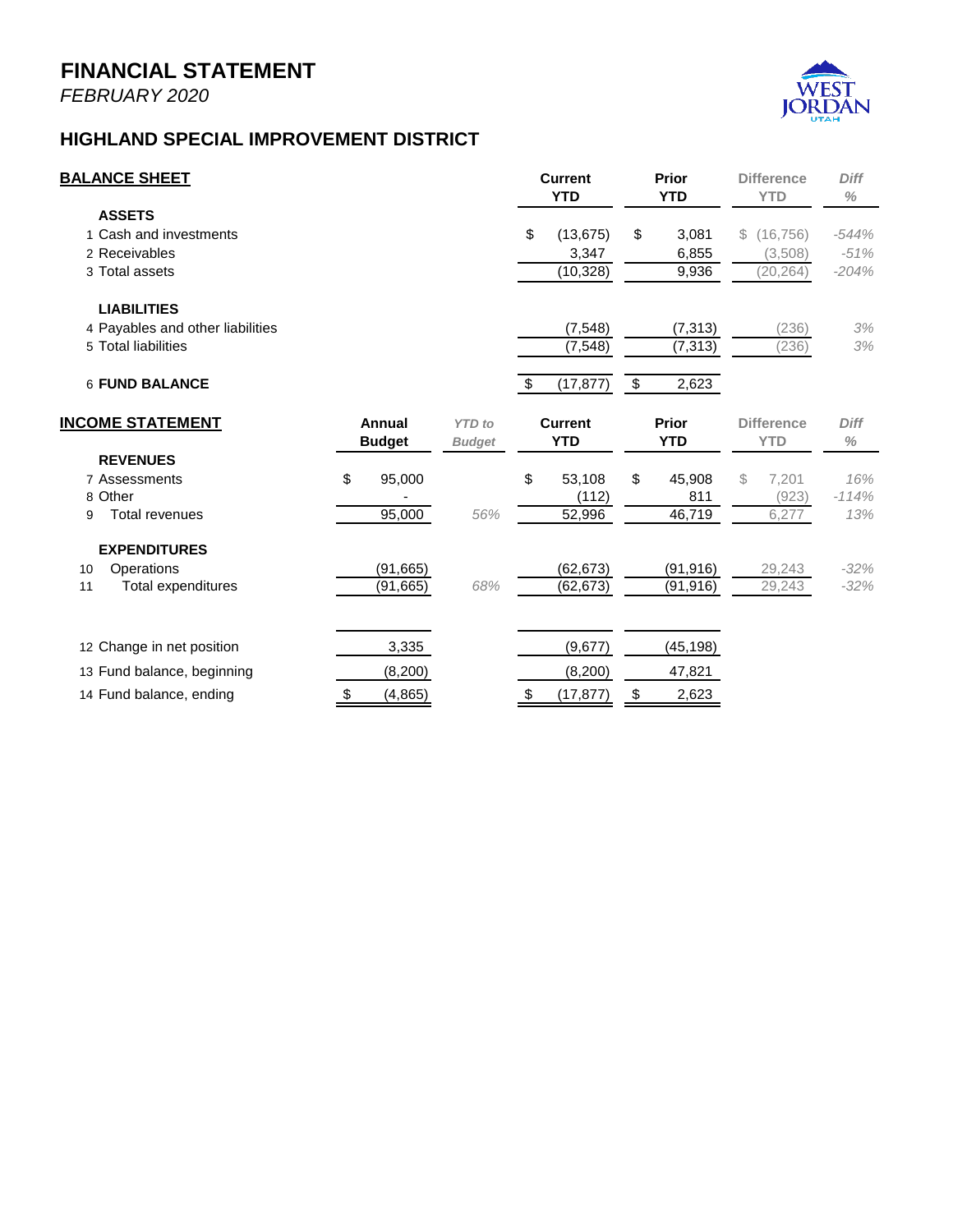*FEBRUARY 2020*



### **HIGHLAND SPECIAL IMPROVEMENT DISTRICT**

| <b>BALANCE SHEET</b>                                                          |                         |                                |      | <b>Current</b><br><b>YTD</b>              | Prior<br><b>YTD</b>                       | <b>Difference</b><br><b>YTD</b>                   | <b>Diff</b><br>$\%$          |
|-------------------------------------------------------------------------------|-------------------------|--------------------------------|------|-------------------------------------------|-------------------------------------------|---------------------------------------------------|------------------------------|
| <b>ASSETS</b><br>1 Cash and investments<br>2 Receivables<br>3 Total assets    |                         |                                | \$   | (13, 675)<br>3,347<br>(10,328)            | \$<br>3,081<br>6,855<br>9,936             | (16, 756)<br>$\mathbb{S}$<br>(3,508)<br>(20, 264) | $-544%$<br>$-51%$<br>$-204%$ |
| <b>LIABILITIES</b><br>4 Payables and other liabilities<br>5 Total liabilities |                         |                                |      | (7, 548)<br>(7, 548)                      | (7, 313)<br>(7, 313)                      | (236)<br>(236)                                    | 3%<br>3%                     |
| <b>6 FUND BALANCE</b><br><b>INCOME STATEMENT</b>                              | Annual<br><b>Budget</b> | <b>YTD</b> to<br><b>Budget</b> | \$   | (17, 877)<br><b>Current</b><br><b>YTD</b> | \$<br>2,623<br><b>Prior</b><br><b>YTD</b> | <b>Difference</b><br><b>YTD</b>                   | <b>Diff</b><br>$\%$          |
| <b>REVENUES</b><br>7 Assessments<br>8 Other<br><b>Total revenues</b><br>9     | \$<br>95,000<br>95,000  | 56%                            | \$   | 53,108<br>(112)<br>52,996                 | \$<br>45,908<br>811<br>46,719             | $\mathcal{Z}$<br>7,201<br>(923)<br>6,277          | 16%<br>$-114%$<br>13%        |
| <b>EXPENDITURES</b><br>Operations<br>10<br><b>Total expenditures</b><br>11    | (91, 665)<br>(91, 665)  | 68%                            |      | (62, 673)<br>(62, 673)                    | (91, 916)<br>(91, 916)                    | 29,243<br>29,243                                  | $-32%$<br>$-32%$             |
| 12 Change in net position<br>13 Fund balance, beginning                       | 3,335<br>(8,200)        |                                |      | (9,677)<br>(8,200)                        | (45, 198)<br>47,821                       |                                                   |                              |
| 14 Fund balance, ending                                                       | \$<br>(4, 865)          |                                | - \$ | (17, 877)                                 | \$<br>2,623                               |                                                   |                              |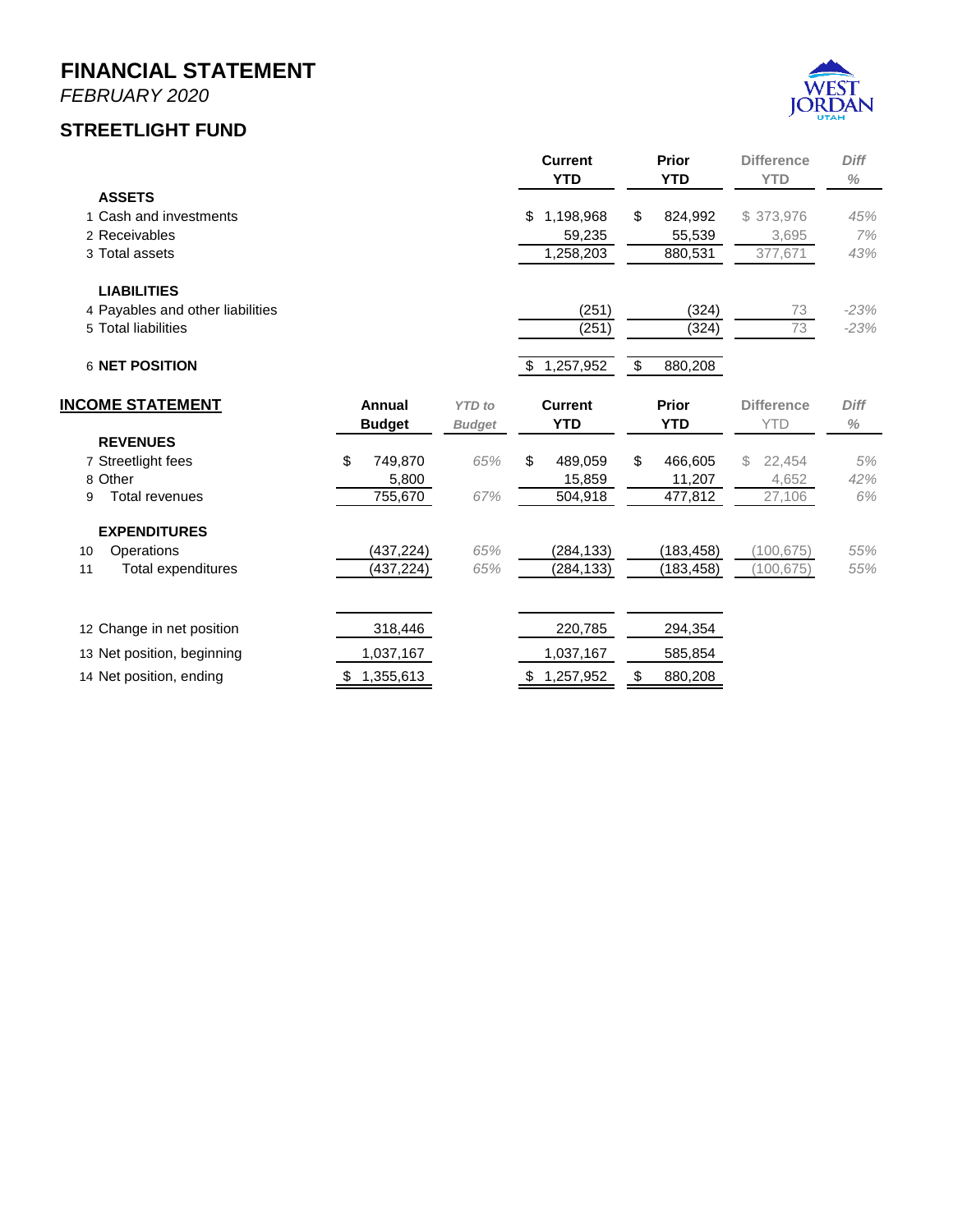*FEBRUARY 2020*

#### **STREETLIGHT FUND**



|                                  |                  |               | <b>Current</b><br><b>YTD</b> | <b>Prior</b><br><b>YTD</b> | <b>Difference</b><br><b>YTD</b> | <b>Diff</b><br>$\%$ |
|----------------------------------|------------------|---------------|------------------------------|----------------------------|---------------------------------|---------------------|
| <b>ASSETS</b>                    |                  |               |                              |                            |                                 |                     |
| 1 Cash and investments           |                  |               | 1,198,968<br>\$              | \$<br>824,992              | \$373,976                       | 45%                 |
| 2 Receivables                    |                  |               | 59,235                       | 55,539                     | 3,695                           | 7%                  |
| 3 Total assets                   |                  |               | 1,258,203                    | 880,531                    | 377,671                         | 43%                 |
| <b>LIABILITIES</b>               |                  |               |                              |                            |                                 |                     |
| 4 Payables and other liabilities |                  |               | (251)                        | (324)                      | 73                              | $-23%$              |
| 5 Total liabilities              |                  |               | (251)                        | (324)                      | 73                              | $-23%$              |
| <b>6 NET POSITION</b>            |                  |               | 1,257,952<br>\$              | \$<br>880,208              |                                 |                     |
| <b>INCOME STATEMENT</b>          | Annual           | <b>YTD</b> to | <b>Current</b>               | <b>Prior</b>               | <b>Difference</b>               | <b>Diff</b>         |
|                                  | <b>Budget</b>    | <b>Budget</b> | <b>YTD</b>                   | <b>YTD</b>                 | <b>YTD</b>                      | $\%$                |
| <b>REVENUES</b>                  |                  |               |                              |                            |                                 |                     |
| 7 Streetlight fees<br>8 Other    | \$<br>749,870    | 65%           | \$<br>489,059                | \$<br>466,605              | 22,454<br>S                     | 5%                  |
| Total revenues<br>9              | 5,800<br>755,670 | 67%           | 15,859<br>504,918            | 11,207<br>477,812          | 4,652<br>27,106                 | 42%<br>6%           |
|                                  |                  |               |                              |                            |                                 |                     |
| <b>EXPENDITURES</b>              |                  |               |                              |                            |                                 |                     |
| Operations<br>10                 | (437, 224)       | 65%           | (284, 133)                   | (183,458)                  | (100, 675)                      | 55%                 |
| Total expenditures<br>11         | (437,224)        | 65%           | (284, 133)                   | (183,458)                  | (100, 675)                      | 55%                 |
| 12 Change in net position        | 318,446          |               | 220,785                      | 294,354                    |                                 |                     |
| 13 Net position, beginning       |                  |               | 1,037,167                    | 585,854                    |                                 |                     |
|                                  | 1,037,167        |               |                              |                            |                                 |                     |
| 14 Net position, ending          | 1,355,613        |               | 1,257,952<br>\$              | \$<br>880,208              |                                 |                     |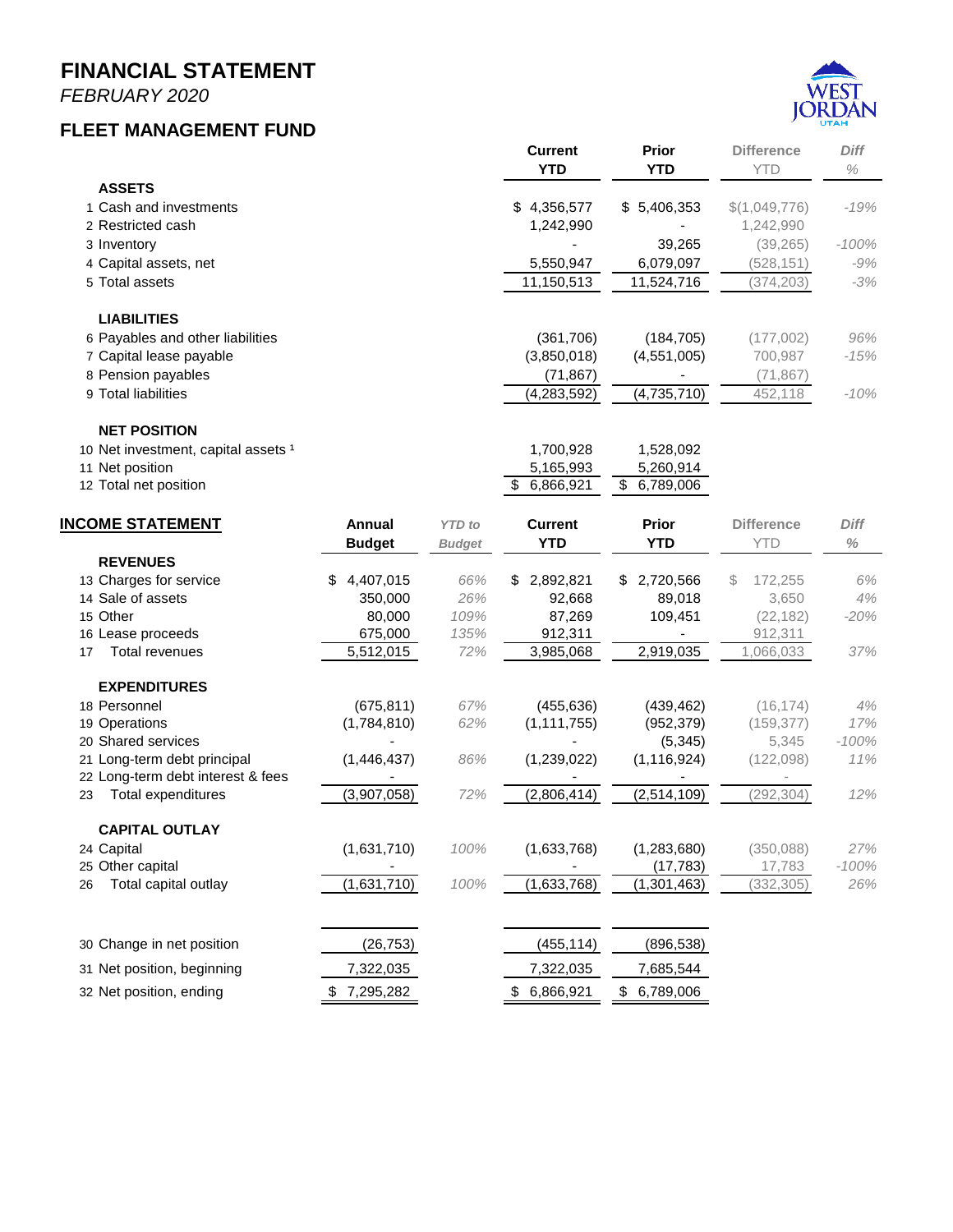*FEBRUARY 2020*

#### **FLEET MANAGEMENT FUND**



|                                     |               |               | <b>Current</b><br><b>YTD</b> | <b>Prior</b><br><b>YTD</b> | <b>Difference</b><br><b>YTD</b> | <b>Diff</b><br>$\%$ |
|-------------------------------------|---------------|---------------|------------------------------|----------------------------|---------------------------------|---------------------|
| <b>ASSETS</b>                       |               |               |                              |                            |                                 |                     |
| 1 Cash and investments              |               |               | \$4,356,577                  | \$5,406,353                | \$(1,049,776)                   | -19%                |
| 2 Restricted cash                   |               |               | 1,242,990                    |                            | 1,242,990                       |                     |
| 3 Inventory                         |               |               |                              | 39,265                     | (39, 265)                       | $-100%$             |
| 4 Capital assets, net               |               |               | 5,550,947                    | 6,079,097                  | (528, 151)                      | $-9%$               |
| 5 Total assets                      |               |               | 11,150,513                   | 11,524,716                 | (374,203)                       | $-3%$               |
| <b>LIABILITIES</b>                  |               |               |                              |                            |                                 |                     |
| 6 Payables and other liabilities    |               |               | (361,706)                    | (184, 705)                 | (177,002)                       | 96%                 |
| 7 Capital lease payable             |               |               | (3,850,018)                  | (4,551,005)                | 700,987                         | -15%                |
| 8 Pension payables                  |               |               | (71, 867)                    |                            | (71, 867)                       |                     |
| 9 Total liabilities                 |               |               | (4,283,592)                  | (4,735,710)                | 452,118                         | $-10\%$             |
| <b>NET POSITION</b>                 |               |               |                              |                            |                                 |                     |
| 10 Net investment, capital assets 1 |               |               | 1,700,928                    | 1,528,092                  |                                 |                     |
| 11 Net position                     |               |               | 5,165,993                    | 5,260,914                  |                                 |                     |
| 12 Total net position               |               |               | \$<br>6,866,921              | \$<br>6,789,006            |                                 |                     |
| <b>INCOME STATEMENT</b>             | Annual        | <b>YTD</b> to | <b>Current</b>               | Prior                      | <b>Difference</b>               | <b>Diff</b>         |
|                                     | <b>Budget</b> | <b>Budget</b> | <b>YTD</b>                   | <b>YTD</b>                 | <b>YTD</b>                      | $\%$                |
| <b>REVENUES</b>                     |               |               |                              |                            |                                 |                     |

|                                   | puuyet          | puuyet | 1 I D           | 1 I D           | ∣ ∣ ∟∕        | 70      |
|-----------------------------------|-----------------|--------|-----------------|-----------------|---------------|---------|
| <b>REVENUES</b>                   |                 |        |                 |                 |               |         |
| 13 Charges for service            | 4,407,015<br>\$ | 66%    | 2,892,821<br>\$ | 2,720,566<br>\$ | 172,255<br>S. | 6%      |
| 14 Sale of assets                 | 350,000         | 26%    | 92,668          | 89,018          | 3,650         | 4%      |
| 15 Other                          | 80,000          | 109%   | 87,269          | 109,451         | (22, 182)     | $-20%$  |
| 16 Lease proceeds                 | 675,000         | 135%   | 912,311         |                 | 912,311       |         |
| <b>Total revenues</b><br>17       | 5,512,015       | 72%    | 3,985,068       | 2,919,035       | 1,066,033     | 37%     |
| <b>EXPENDITURES</b>               |                 |        |                 |                 |               |         |
| 18 Personnel                      | (675, 811)      | 67%    | (455, 636)      | (439, 462)      | (16, 174)     | 4%      |
| 19 Operations                     | (1,784,810)     | 62%    | (1, 111, 755)   | (952, 379)      | (159, 377)    | 17%     |
| 20 Shared services                |                 |        |                 | (5, 345)        | 5,345         | $-100%$ |
| 21 Long-term debt principal       | (1, 446, 437)   | 86%    | (1,239,022)     | (1, 116, 924)   | (122, 098)    | 11%     |
| 22 Long-term debt interest & fees |                 |        |                 |                 |               |         |
| Total expenditures<br>23          | (3,907,058)     | 72%    | (2,806,414)     | (2,514,109)     | (292, 304)    | 12%     |
| <b>CAPITAL OUTLAY</b>             |                 |        |                 |                 |               |         |
| 24 Capital                        | (1,631,710)     | 100%   | (1,633,768)     | (1, 283, 680)   | (350, 088)    | 27%     |
| 25 Other capital                  |                 |        |                 | (17,783)        | 17,783        | $-100%$ |
| Total capital outlay<br>26        | (1,631,710)     | 100%   | (1,633,768)     | (1,301,463)     | (332, 305)    | 26%     |
|                                   |                 |        |                 |                 |               |         |
| 30 Change in net position         | (26, 753)       |        | (455, 114)      | (896, 538)      |               |         |
| 31 Net position, beginning        | 7,322,035       |        | 7,322,035       | 7,685,544       |               |         |
| 32 Net position, ending           | 7,295,282       |        | 6,866,921<br>\$ | 6,789,006<br>\$ |               |         |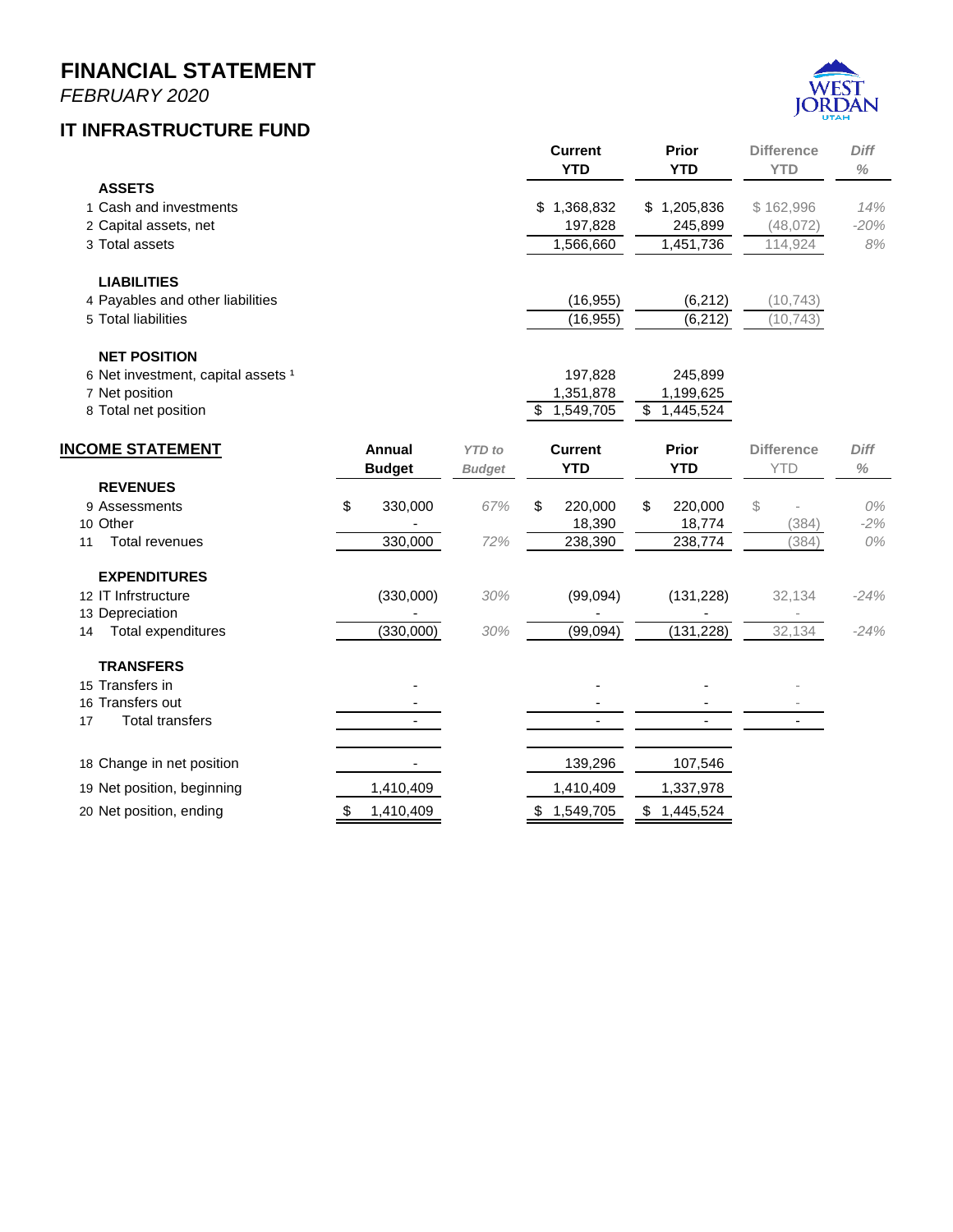*FEBRUARY 2020*

#### **IT INFRASTRUCTURE FUND**



|    |                                    |               |               | <b>Current</b> |              | Prior       | <b>Difference</b> | Diff   |
|----|------------------------------------|---------------|---------------|----------------|--------------|-------------|-------------------|--------|
|    |                                    |               |               | <b>YTD</b>     |              | <b>YTD</b>  | <b>YTD</b>        | $\%$   |
|    | <b>ASSETS</b>                      |               |               |                |              |             |                   |        |
|    | 1 Cash and investments             |               |               | \$1,368,832    |              | \$1,205,836 | \$162,996         | 14%    |
|    | 2 Capital assets, net              |               |               | 197,828        |              | 245,899     | (48,072)          | $-20%$ |
|    | 3 Total assets                     |               |               | 1,566,660      |              | 1,451,736   | 114,924           | 8%     |
|    | <b>LIABILITIES</b>                 |               |               |                |              |             |                   |        |
|    | 4 Payables and other liabilities   |               |               | (16, 955)      |              | (6, 212)    | (10, 743)         |        |
|    | 5 Total liabilities                |               |               | (16, 955)      |              | (6, 212)    | (10, 743)         |        |
|    | <b>NET POSITION</b>                |               |               |                |              |             |                   |        |
|    | 6 Net investment, capital assets 1 |               |               | 197,828        |              | 245,899     |                   |        |
|    | 7 Net position                     |               |               | 1,351,878      |              | 1,199,625   |                   |        |
|    | 8 Total net position               |               |               | \$1,549,705    | $\mathbb{S}$ | 1,445,524   |                   |        |
|    | <b>INCOME STATEMENT</b>            | <b>Annual</b> | <b>YTD</b> to | <b>Current</b> |              | Prior       | <b>Difference</b> | Diff   |
|    |                                    | <b>Budget</b> | <b>Budget</b> | <b>YTD</b>     |              | <b>YTD</b>  | <b>YTD</b>        | $\%$   |
|    | <b>REVENUES</b>                    |               |               |                |              |             |                   |        |
|    | 9 Assessments                      | \$<br>330,000 | 67%           | \$<br>220,000  | \$           | 220,000     | \$                | 0%     |
|    | 10 Other                           |               |               | 18,390         |              | 18,774      | (384)             | $-2%$  |
| 11 | <b>Total revenues</b>              | 330,000       | 72%           | 238,390        |              | 238,774     | (384)             | 0%     |
|    | <b>EXPENDITURES</b>                |               |               |                |              |             |                   |        |
|    | 12 IT Infrstructure                | (330,000)     | 30%           | (99,094)       |              | (131, 228)  | 32,134            | $-24%$ |
|    | 13 Depreciation                    |               |               |                |              |             |                   |        |
| 14 | <b>Total expenditures</b>          | (330,000)     | 30%           | (99,094)       |              | (131, 228)  | 32,134            | $-24%$ |
|    | <b>TRANSFERS</b>                   |               |               |                |              |             |                   |        |
|    | 15 Transfers in                    |               |               |                |              |             |                   |        |
|    | 16 Transfers out                   |               |               |                |              |             |                   |        |
| 17 | <b>Total transfers</b>             |               |               |                |              |             |                   |        |
|    | 18 Change in net position          |               |               | 139,296        |              | 107,546     |                   |        |

19 Net position, beginning 1,410,409 1,410,409 1,410,409 1,337,978

20 Net position, ending  $$ 1,410,409$   $$ 1,549,705$  \$ 1,445,524